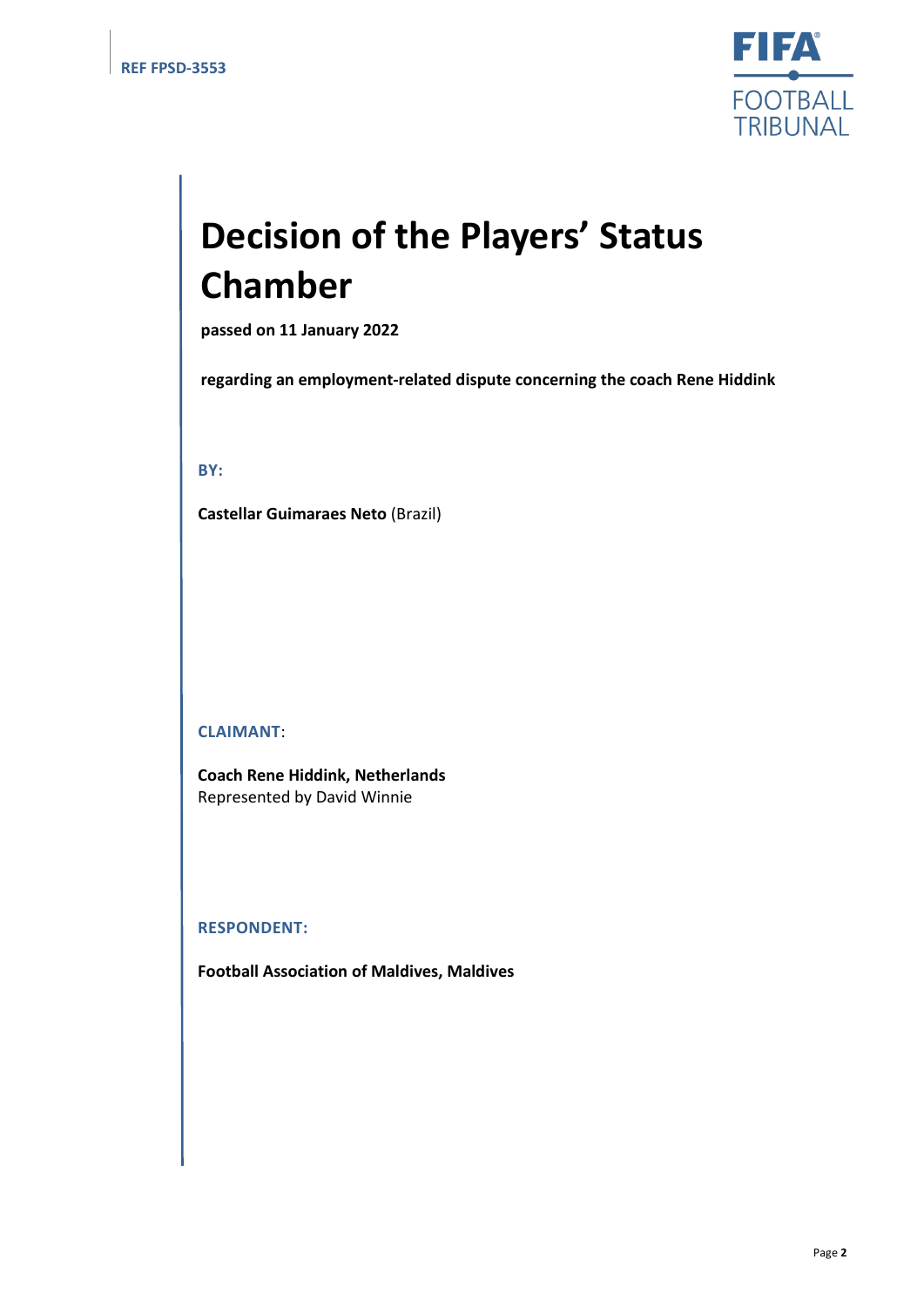

### **I. Facts of the case**

- 1. On 16 January 2021, the Dutch coach Rene Hiddink (hereinafter the *Claimant*) and the Football Association of Maldives (hereinafter the *Respondent*) concluded an employment agreement (hereinafter the *Employment Agreement*) valid as from 26 January 2021 until 25 January 2024.
- 2. In Clause 3 of the Employment Agreement, the Claimant and the Respondent (hereinafter the *Parties*) agreed upon the financial terms as follows:

*"To pay the salary of US \$5500 and bonus where applicable (see Clause 5) to the Head Coach in accordance with Clause 5 of this agreement;* (…)*"*

3. Clause 5.1 of the Employment Agreement stipulated the following:

*"5.1 The salary and bonuses* (…) *shall be:*

- *a. Salary of US\$ 5500 per month* (…)
- *b. Match Winning Bonus (International Tournament Matches) - US\$ 2000* (…)
- *c. Match Draw Bonus International Tournament Matches) - US\$ 1000* (…)*.*

*5.3 As accommodation a 2 bedroom apartment in Male' or Hulumale', Maldives shall be provided.*

*5.4 A total sum of MVR 4000 (Four Thousand Maldivian Rufiya) will be provided to cover for the monthly utility expenses* (…).

*5.5 A monthly pocket money of US\$ 500* (…) *will be paid* (…) *on or before 10th of every month.*

*5.6 The monthly salary shall be transferred by bank transfer to the specified account under the name of the Head Coach* (…) *on or before 10th each month."*

4. Clause 7 of the Employment Agreement set out a provision in relation to termination:

*"Both Parties may terminate this agreement upon 1 (one) month notice in writing if:*

*7.1 The other is in breach of any material obligation contained in this agreement, which is not remedied (if the same is capable of being remedies) within 30 (thirty) days of written notice from the other party;*

*7.2 A voluntary arrangement is approved, a bankruptcy or an administration order is made (…) in respect of the other party;*

5. As from Sub-clause 7.4 of the Employment Agreement, the latter set out specific circumstances in which (in addition the above) the Respondent could terminate the Employment Agreement:

*"7.4* [The Respondent] *may terminate this agreement upon 1 (one) month notice in writing or payment in lieu if:*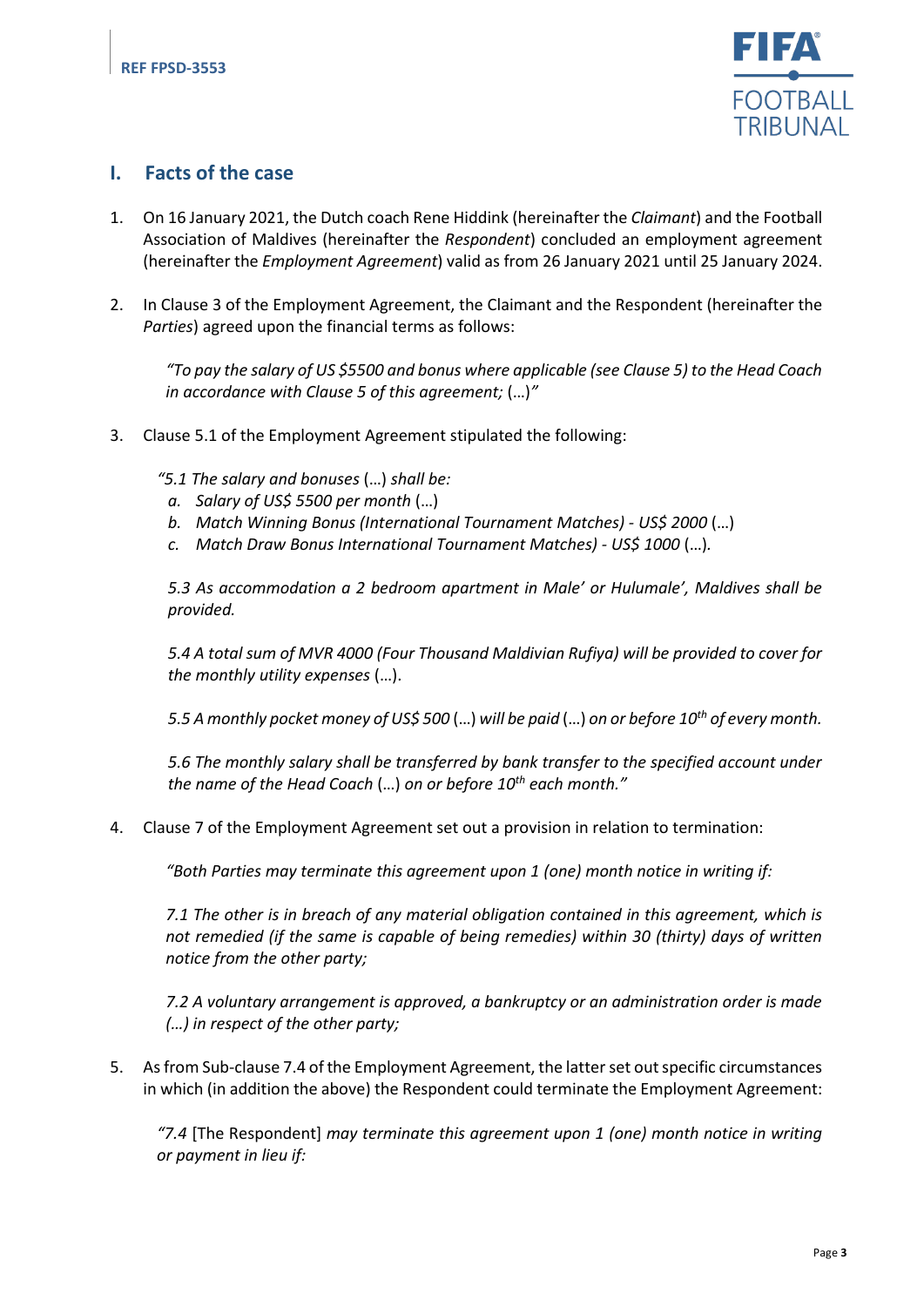

*7.5 The breach of any of the provision of this agreement by the* (…) *Head Coach;*

*7.6 If the Head Coach* (…) *is suspended for a period of 1 (one) month or more by a national or international sports authority;*

*7.7 Head Coach* (…) *is detained by the concerned authorities of the Maldives for a period of 2 (two) weeks [or] more* (…)*;*

*7.8* [The Respondent] *for any reason is not satisfied with the performance of the Head Coach*  (…) *and where such satisfaction is not remedied within a reasonable period of time after such un-satisfaction is communicated to the Head Coach* (…)*;*

6. Furthermore, the Sub-clause 7.9 of the Employment Agreement stipulated:

*"7.9 Any termination of this agreement (howsoever occasioned) shall not affect any accrued rights or liabilities of either party, nor shall it affect the coming into force of the continuance in force of the continuance in force of any provision hereof which is expressly or by implication intended to come into or continue in force on or after such termination."*

- 7. Clause 9 of the Employment Agreement contained a *force majeure* clause, providing for an exemption of liability in relation to any failure to perform under the Employment Agreement "due to causes beyond the party's reasonable control, including, but not limited to (...) fire, *explosion, cyclone, floods; War, revolution, acts of public enemies, blockage or embargo; Any law order, proclamation, ordinance, demand or requirements of any government, including restrictive trade practices or regulations; Strike, shutdowns or labour disputes."*
- 8. Clause 15 of the Employment Agreement ruled on the governing law as follows: *"This agreement shall be governed and constructed in accordance with the of the Republic of Maldives and FIFA Rules & Regulations."*
- 9. On 12 May 2021, a meeting took place between the Parties. At this occasion, the Claimant was allegedly informed that *"football in the Maldives was to be halted in the Maldives indefinitely, as a result of the pandemic"* and, consequently, the Respondent has to *"undertake restructuring of its operations"* and that *"there was not enough money to continue employing* [the Claimant]*"*.
- 10. Therefore, the Respondent has allegedly informed the Claimant that Employment Agreement is terminated, whereas the formal termination shall arrive in the due course.
- 11. On 17 May 2021, the Claimant sent a letter to the Respondent, pointing out that there was no lawful reason for the termination of the Employment Agreement and in the absence of a settlement, the Claimant will lodge a claim before FIFA.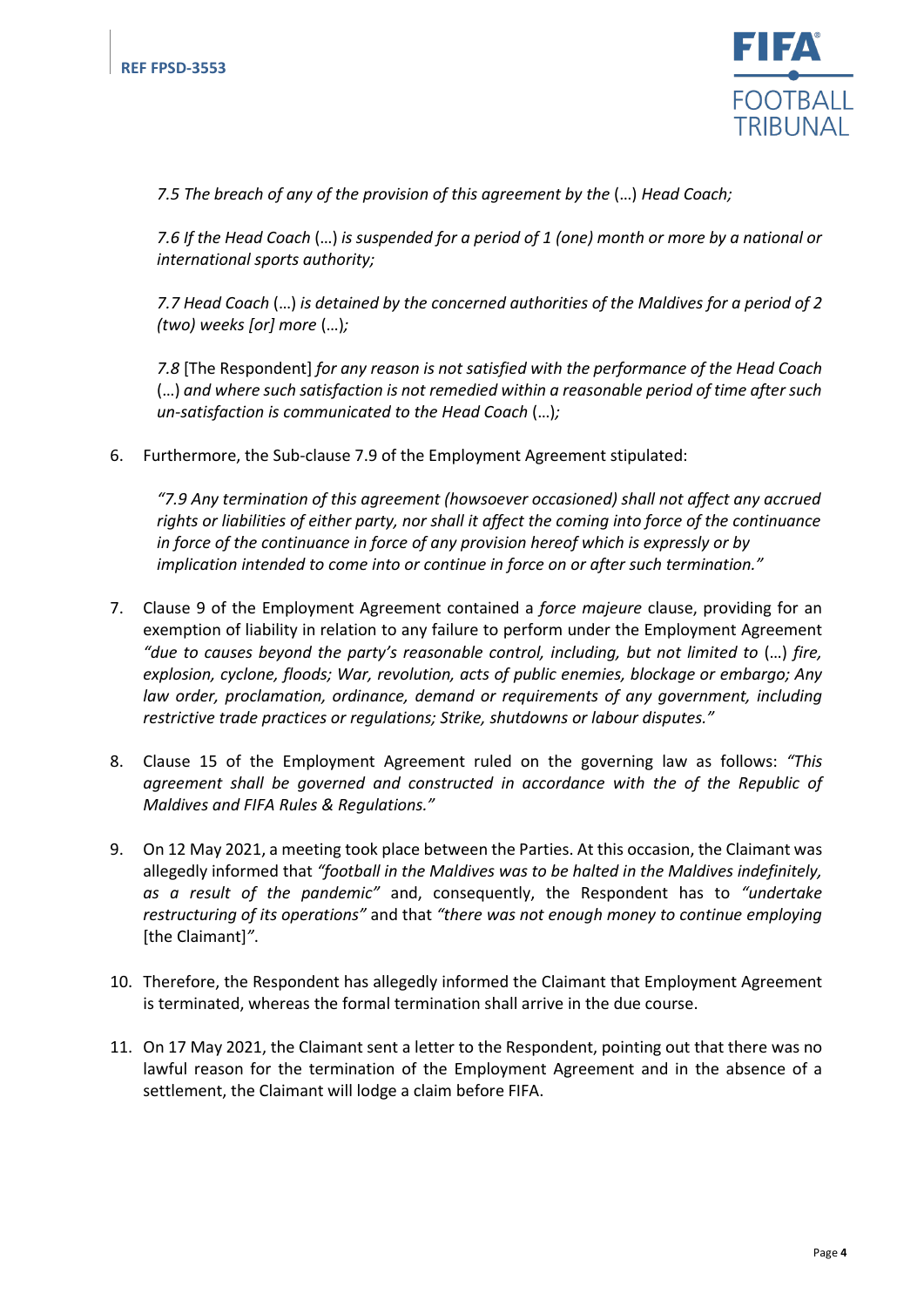

- 12. On 23 May 2021, the Claimant received a termination notice (hereinafter the *Termination Notice*), stating that the Employment Agreement will be terminated as of 23 June 2021 due to the COVID-19 pandemic, referring to Clause 9 of the Employment Agreement.
- 13. On 1 June 2021, the Claimant contested the termination by the Respondent, informing the latter that "*the principle of pacta sunt servanda applies and it remains the case that lack of financial means to satisfy a contractual obligation of payment does not excuse the failure to make the required payment. (…) and* [that the Claimant] *will be seeking damages based on earnings for the entirety of our client's 3 year term of contract."*
- 14. Between 4 July 2021 and 18 June 2021, the Claimant send further correspondence to the Respondent, requesting the payment of the salaries until 23 July 2021 as well as coordinating further details regarding the Claimant's departure.
- 15. The Claimant informed FIFA Administration that he remained unemployed.

## **II. Proceedings before FIFA**

16. On 3 September 2021, the Claimant filed the claim at hand before FIFA. A brief summary of the position of the parties is detailed in continuation.

#### **a. Position of the Claimant**

- 17. Therein, the Claimant requested the amount of USD 187,375, corresponding to the residual value of the Employment Agreement and 5% interest *p.a. "accrue from the date of the Award until payment".*
- 18. In his claim, the Claimant alleged that Termination Notice does not mention *force majeure* as the reason for the premature termination, but instead merely refers to *"the fact that* [the Respondent] *have not received the green light from Health Authorities to proceed as planned [for the "ongoing 2020/2021 football season]"*.
- 19. In any event, the Claimant denied the existence of *force majeure*. He based his reasons on the following:

*"(i) the parties entered into the Agreement in full knowledge of, and indeed during, the Covid-19 pandemic;*

*(ii) a cessation of football activity as a result of the pandemic was in the circumstances reasonably foreseeable (and indeed was already in effect in respect of some other FIFA Member Associations);*

*(iii) where no specific contractual provision for the pandemic was made in the parties' Agreement; and*

*(iv) given that FIFA has not declared the Covid-19 pandemic to have been a force majeure event "'in any specific country or territory, or that any specific employment or transfer agreement was impacted by the concept of force majeure"*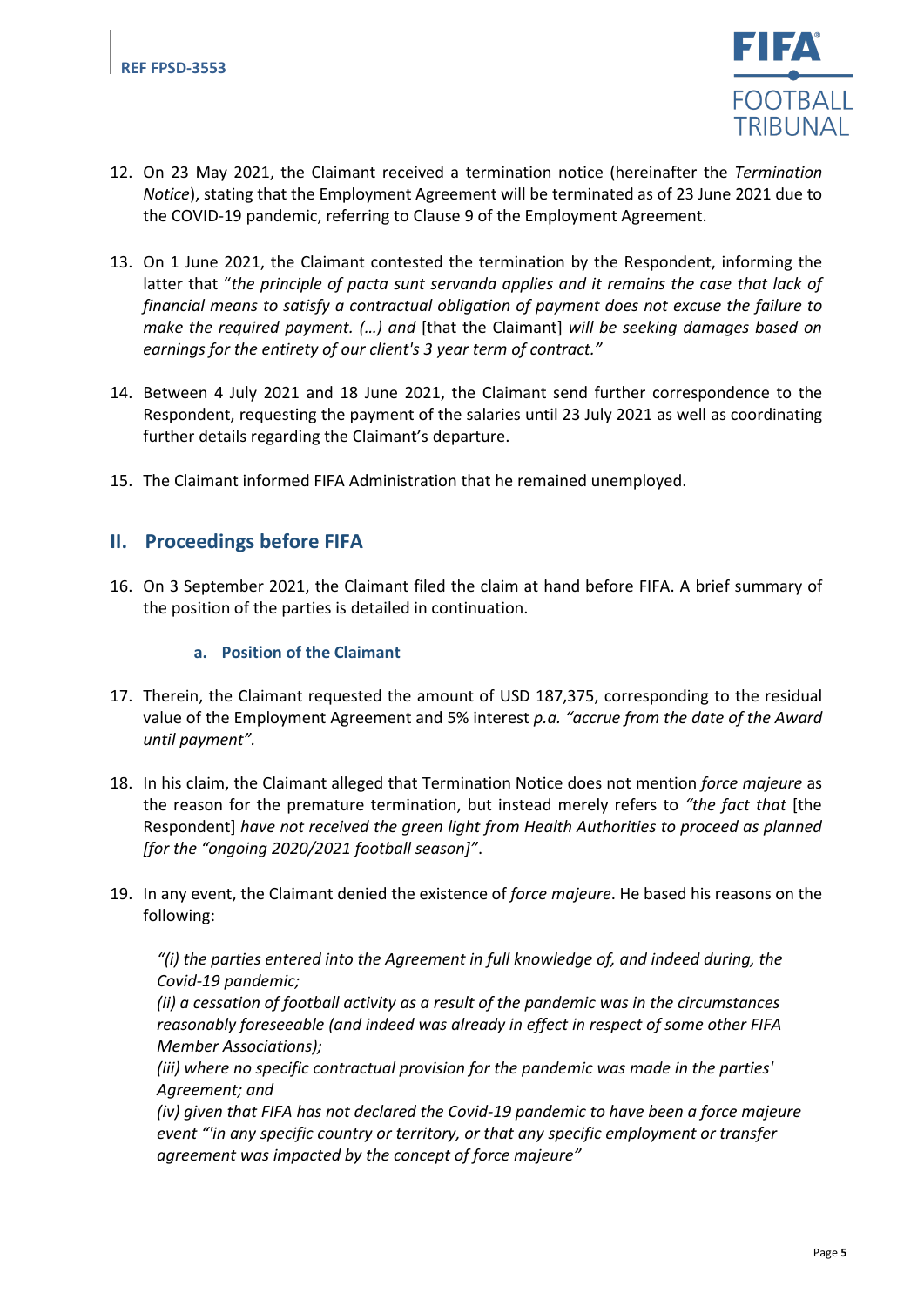

- 20. Furthermore, the Claimant purported that the Respondent, at no time, provided for any proof for the alleged financial difficulties.
- 21. In view of the above, the Claimant asserted that the Respondent terminated the Employment Agreement without just cause and that he should be entitled to the following "*loss & damage":*
	- USD 1,375 corresponding to the salary of the last week in June 2021;
	- USD 170,500 corresponding to the salaries between July 2021 and January 2024 (USD 5,500x31 months);
	- USD 15,500 corresponding to the monthly pocket money between July 2021 and January 2024 (USD 500x31 months);
	- TOTAL: USD 187,375.

#### **b. Position of the Respondent**

- 22. The Respondent rejected the claim of the Claimant as it deemed that it had just cause to terminate the Employment Agreement.
- 23. The Respondent purported that the termination was "*serving the 'common welfare' of football in the jurisdiction where the Respondent is assigned with, rendering to cover the grievous and significant financial and economic losses cause by the unprecedent pandemic, imposing redundancy."*
- 24. In its submission, the Respondent further alleged that during the meeting of 12 May 2021, *"both parties reached a mutual understanding without any dissent to proceed with the termination by settling any and all outstanding financial gains towards the Claimant until the date of termination in full and final."*
- 25. In this respect, the Respondent alleged that "a *mutual agreement between the Claimant and the Respondent was reached via parol contract, admissible under the Maldivian legal jurisprudence."*
- 26. The Respondent further referred to the correspondence between 4 June 2021 and 18 June 2021 and noted that *"none of these emails that where exchanges between the afore stated parties, the Claimant nor the representative of the Claimant raised any issues by statement or indication regarding the termination and its effect"* and that the latter merely *"requested for the settlement of outstanding Salary as remuneration until the date of termination (23rd June 2021) from the date informed (23rd May 2021)", i.e.* requesting only one month of salaries (emphasis added).
- 27. In view of the above, the Respondent was of the opinion that the claim contradicts the principle of good faith.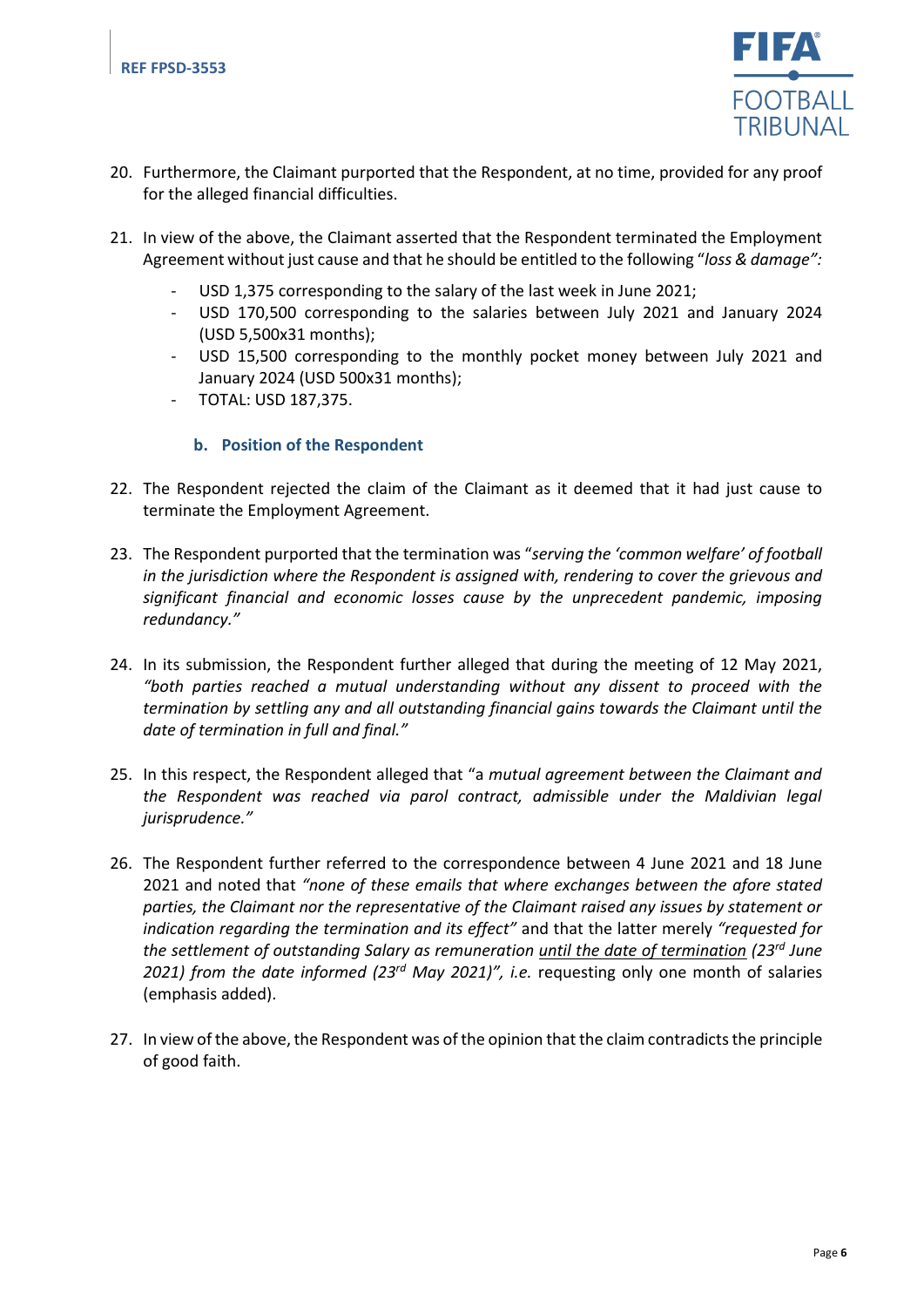

# **III. Considerations of the Players' Status Chamber**

#### **a. Competence and applicable legal framework**

- 28. First of all, the Single Judge of the Players' Status Committee (hereinafter also referred to as the Single Judge) analysed whether he was competent to deal with the case at hand. In this respect, he took note that the present matter was presented to FIFA on 3 September 2021 and submitted for decision on 11 January 2021. Taking into account the wording of art. 34 of the October 2021 edition of the Procedural Rules Governing the Football Tribunal (hereinafter: *the Procedural Rules*), the aforementioned edition of the Procedural Rules is applicable to the matter at hand.
- 29. Subsequently, the Single Judge referred to art. 2 par. 1 of the Procedural Rules and observed that in accordance with art. 23 par. 2 in combination with art. 22 lit. f) of the Regulations on the Status and Transfer of Players (August 2021 edition), he is competent to deal with the matter at stake, which concerns a dispute with an international dimension between a Dutch coach and Football Association of Maldives.
- 30. Finally, the Single Judge analysed which regulations should be applicable as to the substance of the matter. In this respect, he confirmed that, in accordance with art. 26 par. 1 and 2 of the Regulations on the Status and Transfer of Player (August 2021 edition) and considering that the present claim was lodged on 3 September 2021, the August 2021 edition of said regulations (hereinafter: *the Regulations*) is applicable to the matter at hand as to the substance.

#### **b. Burden of proof**

31. The Single Judge recalled the basic principle of burden of proof, as stipulated in art. 13 par. 5 of the Procedural Rules, according to which a party claiming a right on the basis of an alleged fact shall carry the respective burden of proof. Likewise, he stressed the wording of art. 13 par. 4 of the Procedural Rules, pursuant to which he may consider evidence not filed by the parties, including without limitation the evidence generated by or within the Transfer Matching System (TMS).

#### **c. Merits of the dispute**

32. His competence and the applicable regulations having been established, the Single Judge entered into the merits of the dispute. In this respect, the Single Judge started by acknowledging all the above-mentioned facts as well as the arguments and the documentation on file. However, the Single Judge emphasised that in the following considerations he will refer only to the facts, arguments and documentary evidence, which he considered pertinent for the assessment of the matter at hand.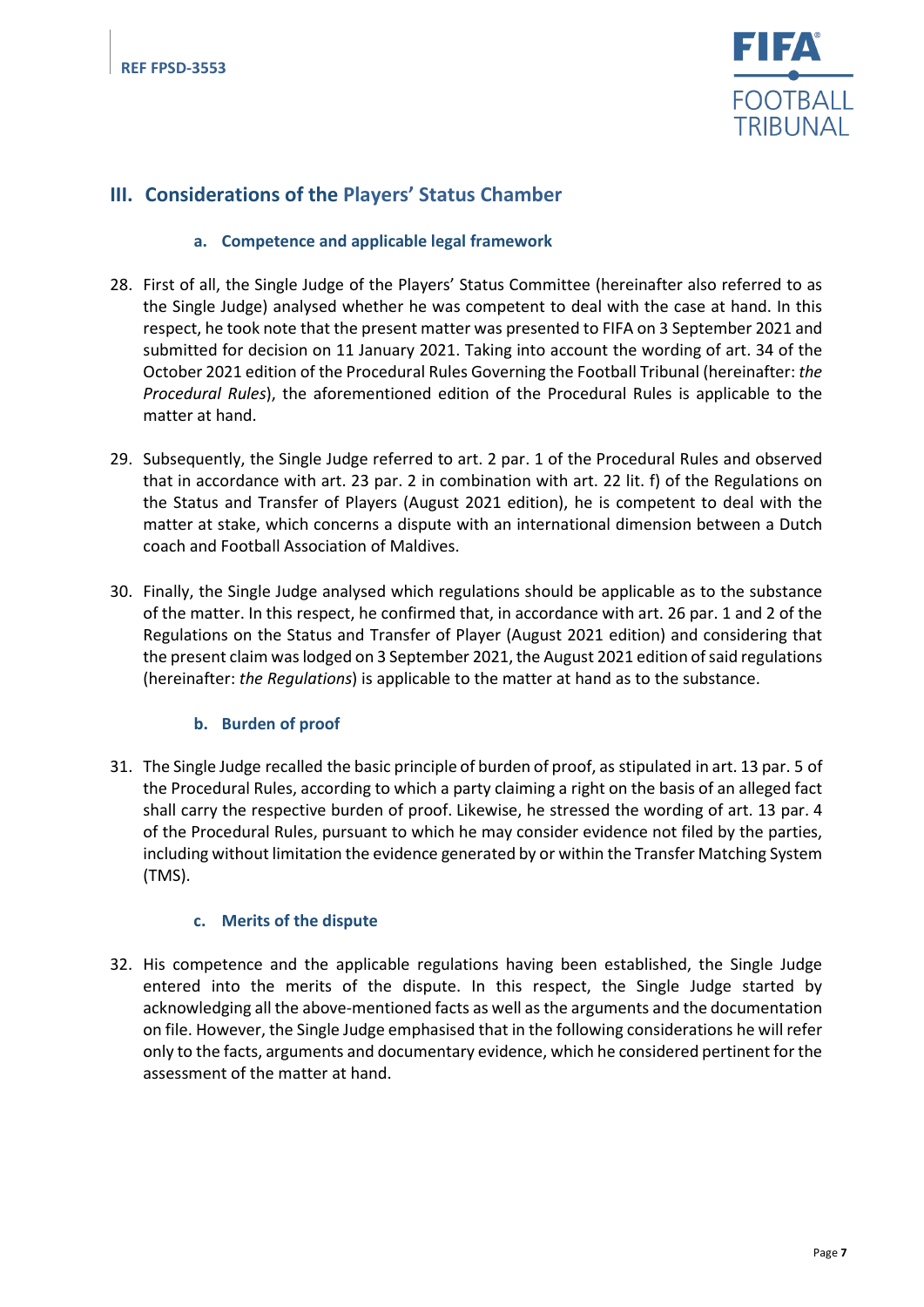

- **i. Main legal discussion and considerations**
- 33. The foregoing having been established, the Single Judge moved to the substance of the matter, and took note of the fact that the parties strongly dispute the termination of the Employment Agreement.
- 34. First of all, the Single Judge recalled the Respondent's allegations that during the meeting of 12 May 2021, *"both parties reached a mutual understanding without any dissent to proceed with the termination by settling any and all outstanding financial gains towards the Claimant until the date of termination in full and final."*
- 35. While referring to art. 13 par. 5 of the Procedural Rules and the principle of the burden of proof, the Single Judge understood that the Respondent did not meet his burden of proof in order to demonstrate that the parties mutually terminated the employment relationship. In fact, no documentation whatsoever was made available by the Respondent to support its argument.
- 36. As a consequence, the Single Judge decided that the parties did not mutually terminate the employment relationship and continued his deliberations if the Respondent had, in any event, just cause to terminate the Employment Agreement.
- 37. In this respect, the Single Judge recalled that, in line with the well-stablished jurisprudence of the Dispute Resolution Chamber, a termination of a contract is only an *ultima ratio measure*.
- 38. In order to establish if the Respondent had just cause to terminate the contract, the Single Judged turned his attention to the allegation of the "*grievous and significant financial and economic losses cause by the unprecedent pandemic, imposing redundancy"* led to the termination of the employment relationship.
- 39. The Single Judge also took note of the Respondent's argument disputed by the Claimant regarding the COVID-19 pandemic and Clause 9 of the Employment Agreement, which providing for an exemption of liability in relation to any failure to perform *"due to causes beyond the party's reasonable control, including, but not limited to* (…) *fire, explosion, cyclone, floods; War, revolution, acts of public enemies, blockage or embargo; Any law order, proclamation, ordinance, demand or requirements of any government, including restrictive trade practices or regulations; Strike, shutdowns or labour disputes."*
- 40. In this context, the Single Judge highlighted that FIFA issued a set of guidelines, the COVID-19 Guidelines, which aim at providing appropriate guidance and recommendations to member associations and their stakeholders, to both mitigate the consequences of disruptions caused by COVID-19 and ensure that any response is harmonised in the common interest. Moreover, it was also outlined that on 11 June 2020, FIFA has issued an additional document, referred to as FIFA COVID-19 FAQ, which provides clarifications on the most relevant questions in connection with the regulatory consequences of the COVID-19 outbreak and identifies solutions for new regulatory matters.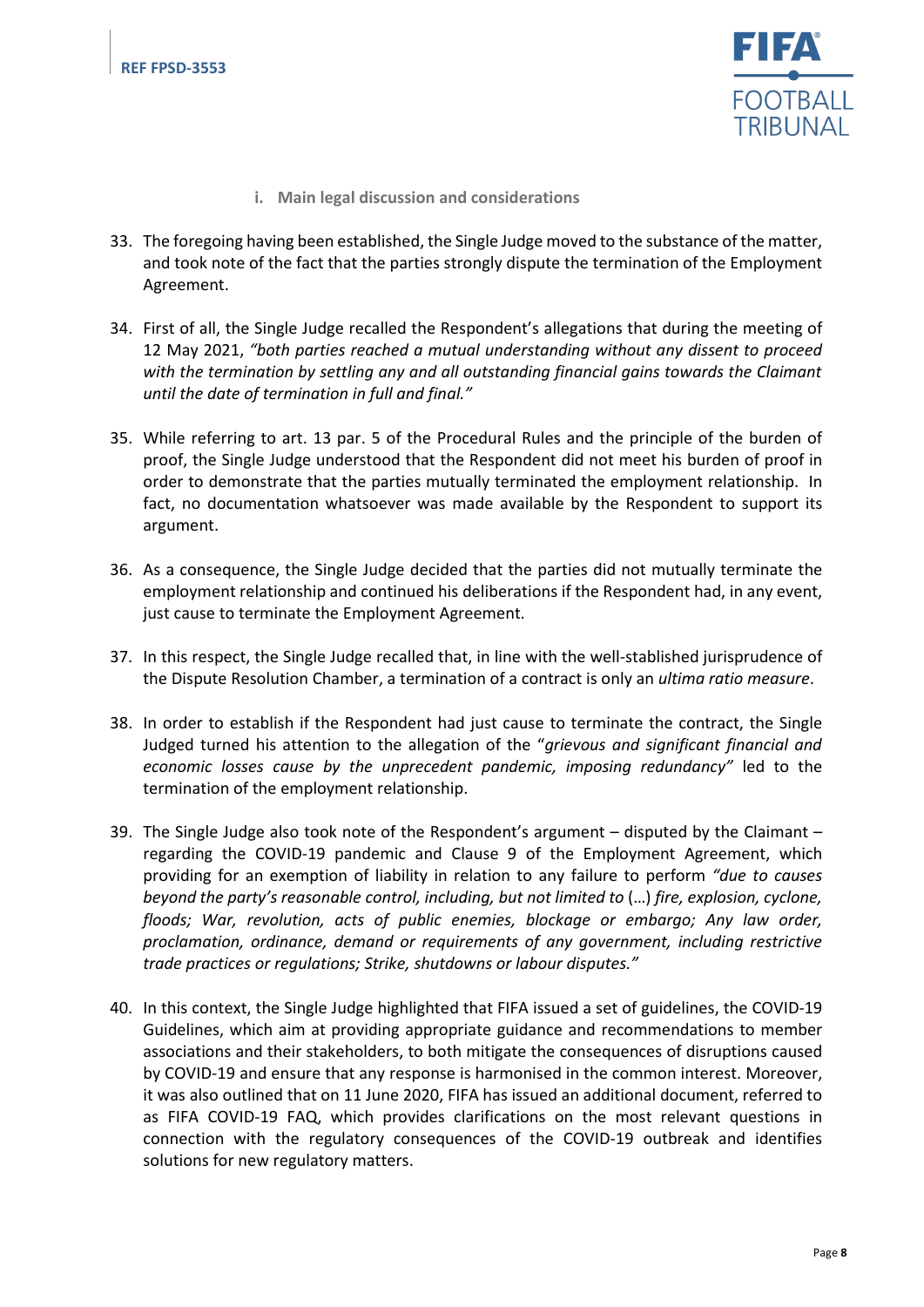

- 41. Analysing the concept of a situation of force majeure, the Single Judge also stressed that, based on the contents of the FIFA COVID-19 Guidelines and the FIFA COVID19 FAQ, FIFA did not declare that the COVID-19 outbreak was a force majeure situation in any specific country or territory, or that any specific employment or transfer agreement was impacted by the concept of force majeure. In other words, in any given dispute, it is for a party invoking force majeure to establish the existence of said event under the applicable law/rules as well as the consequences that derive in connection thereto. The analysis of whether a situation of force majeure existed has to be considered on a case-by-case basis, taking into account all the relevant circumstances.
- 42. Following these general observations, the Single Judge stressed that, in the case at stake, COVID-19 pandemic cannot be used as an unforeseen circumstance, as the Parties concluded the Employment Agreement in the middle of the worldwide pandemic.
- 43. Furthermore, the Single Judge pointed out that, in any event, the Respondent was not able to demonstrate, through substantial evidence, that the situation faced was to be legally considered a situation of force majeure.
- 44. Based on the foregoing, the Single Judge concluded that Respondent had not provided a valid justification for the premature termination of the employment contract and must therefore be held liable for its breach without just cause.
	- **ii. Consequences**
- 45. Having stated the above, the Single Judge turned his attention to the question of the consequences of such unjustified breach of contract committed by the Respondent.
- 46. Firstly, the Single Judge observed that it remained undisputed between the Parties that there were no outstanding salaries as to 23 June 2021.
- 47. Having stated the above, the Single Judge turned to the calculation of the amount of compensation payable to the Claimant by the Respondent in the case at stake.
- 48. In application of the relevant provision, the Single Judge held that he first of all had to clarify as to whether the pertinent employment contract contained a provision by means of which the parties had beforehand agreed upon an amount of compensation payable by the contractual parties in the event of breach of contract. In this regard, the Single Judge established that no such compensation clause was included in the employment contract at the basis of the matter at stake.
- 49. In this regard, the Single Judge recalled Clause 7 of the Employment Agreement. After analysing the content of the aforementioned clause, the Single Judge concluded that the provision does not apply in the matter at hand, and therefore could not be taken into account for establishing the amount of compensation payable to the Claimant.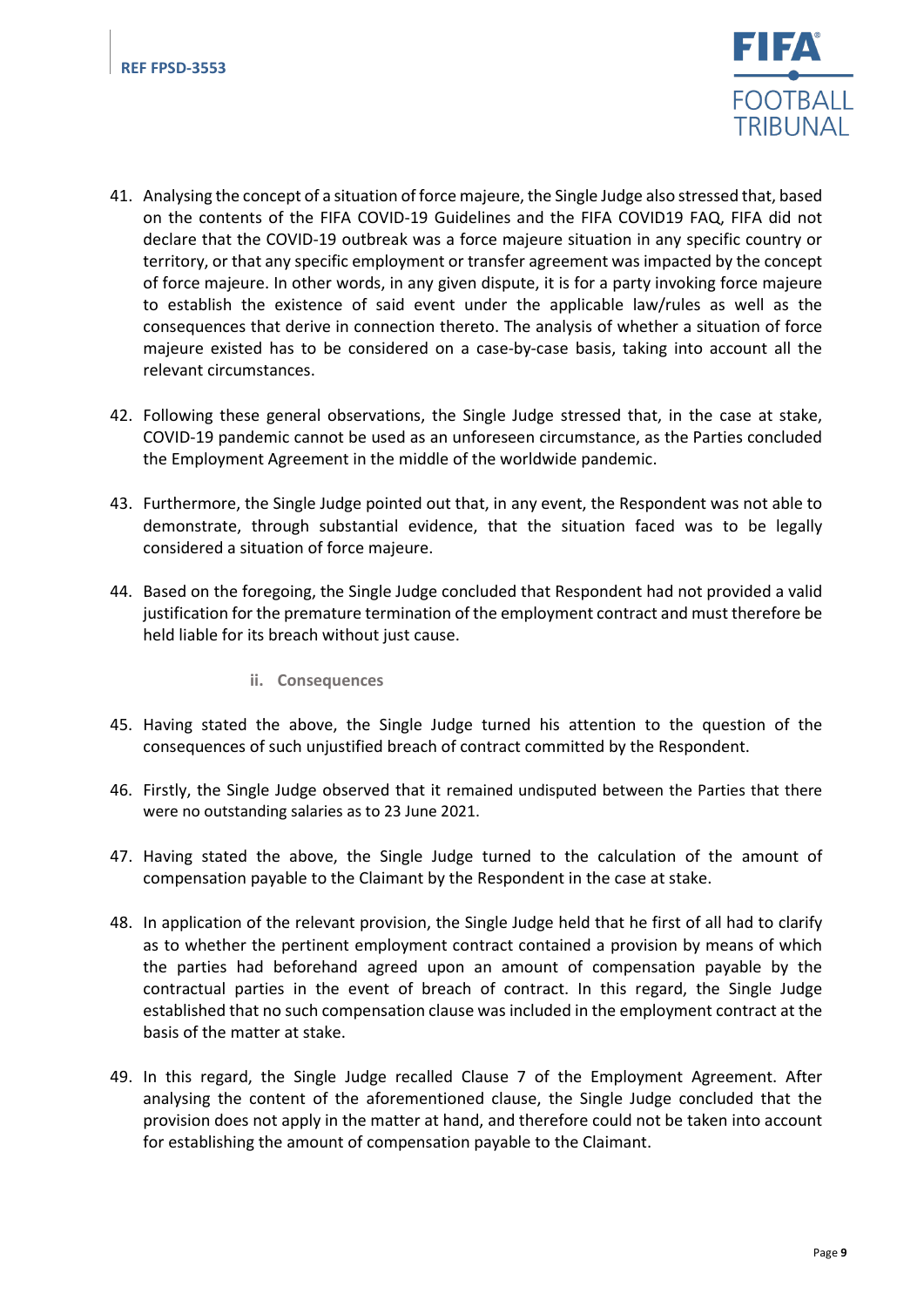

- 50. As a consequence, the Single Judge determined that the amount of compensation payable by the Respondent to the Claimant had to be assessed in application of the other parameters set out in art. 6 par. 2 of Annexe 2 of the Regulations. The Single Judge recalled that said provision provides for a non-exhaustive enumeration of criteria to be taken into consideration when calculating the amount of compensation payable
- 51. Furthermore, taking into account that the Claimant did not sign a new employment agreement, the Single Judge determined that the amount of compensation shall be equal to the residual value of the contract that was prematurely terminated, as established in art. 6 par. 2 lit. a) of Annexe 2 of the Regulations.
- 52. Bearing in mind the foregoing as well as the claim of the Claimant, the Single Judge proceeded with the calculation of the monies payable to the Claimant under the terms of the contract from the date of its unilateral termination until its end date.
- 53. Consequently, the Single Judge concluded that the amount of USD 187,375.00 (i.e. salary of the last week of June 2021, salaries between July 2021 and January 2024 and monthly pocket money between July 2021 and January 2024) was to be considered a reasonable and justified amount of compensation for breach of contract in the present matter.
- 54. Lastly, taking into consideration the Claimant's request as well as the constant practice of the Single Judge in this regard, the latter decided to award the Claimant interest on said compensation at the rate of 5% p.a. as of the date of the decision until the day of the effective payment, i.e. in line with Claimant's request for relief.
	- **iii. Compliance with monetary decisions**
- 55. Finally, taking into account the applicable Regulations, the Single Judge referred to art. 8 par. 1 and 2 of Annexe 2 of the Regulations, which stipulate that, with his decision, the pertinent FIFA deciding body shall also rule on the consequences deriving from the failure of the concerned party to pay the relevant amounts of outstanding remuneration and/or compensation in due time.
- 56. In this regard, the Single Judge highlighted that, against associations, the consequence of the failure to pay the relevant amounts in due time shall consist of a restriction on receiving a percentage of development funding, up until the due amounts are paid.
- 57. Therefore, bearing in mind the above, the Single Judge decided that the association must pay the full amount due (including all applicable interest) to the coach within 45 days of notification of the decision, failing which, at the request of the creditor, a restriction on receiving a percentage of development funding shall become immediately effective on the association in accordance with art. 8 par. 2, 4, and 7 of Annexe 2 of the Regulations.
- 58. The association shall make full payment (including all applicable interest) to the bank account provided by the coach in the Bank Account Registration Form, which is attached to the present decision.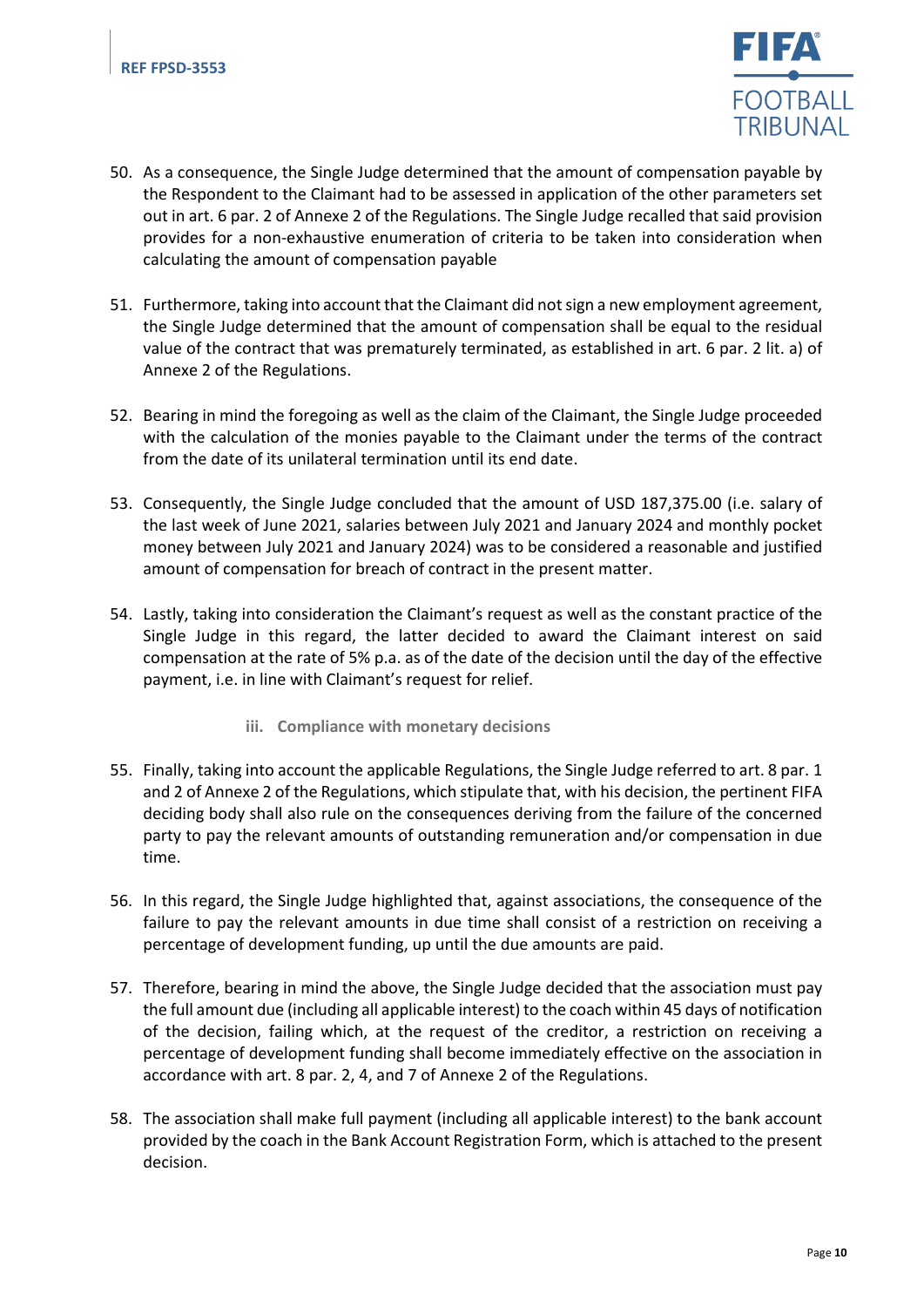

59. The Single Judge recalled that the above-mentioned ban will be lifted immediately upon payment of the due amounts, in accordance with art. 8 par. 8 of Annexe 2 of the Regulations.

#### **d. Costs**

- 60. The Single Judge referred to art. 25 par. 1 of the Procedural Rules, according to which *"Procedures are free of charge where at least one of the parties is a player, coach, football agent, or match agent"*. Accordingly, the Single Judge decided that no procedural costs were to be imposed on the parties.
- 61. Likewise and for the sake of completeness, the Single Judge recalled the contents of art. 25 par. 8 of the Procedural Rules, and decided that no procedural compensation shall be awarded in these proceedings.
- 62. Lastly, the Single Judge concluded his deliberations by rejecting any other requests for relief made by any of the parties.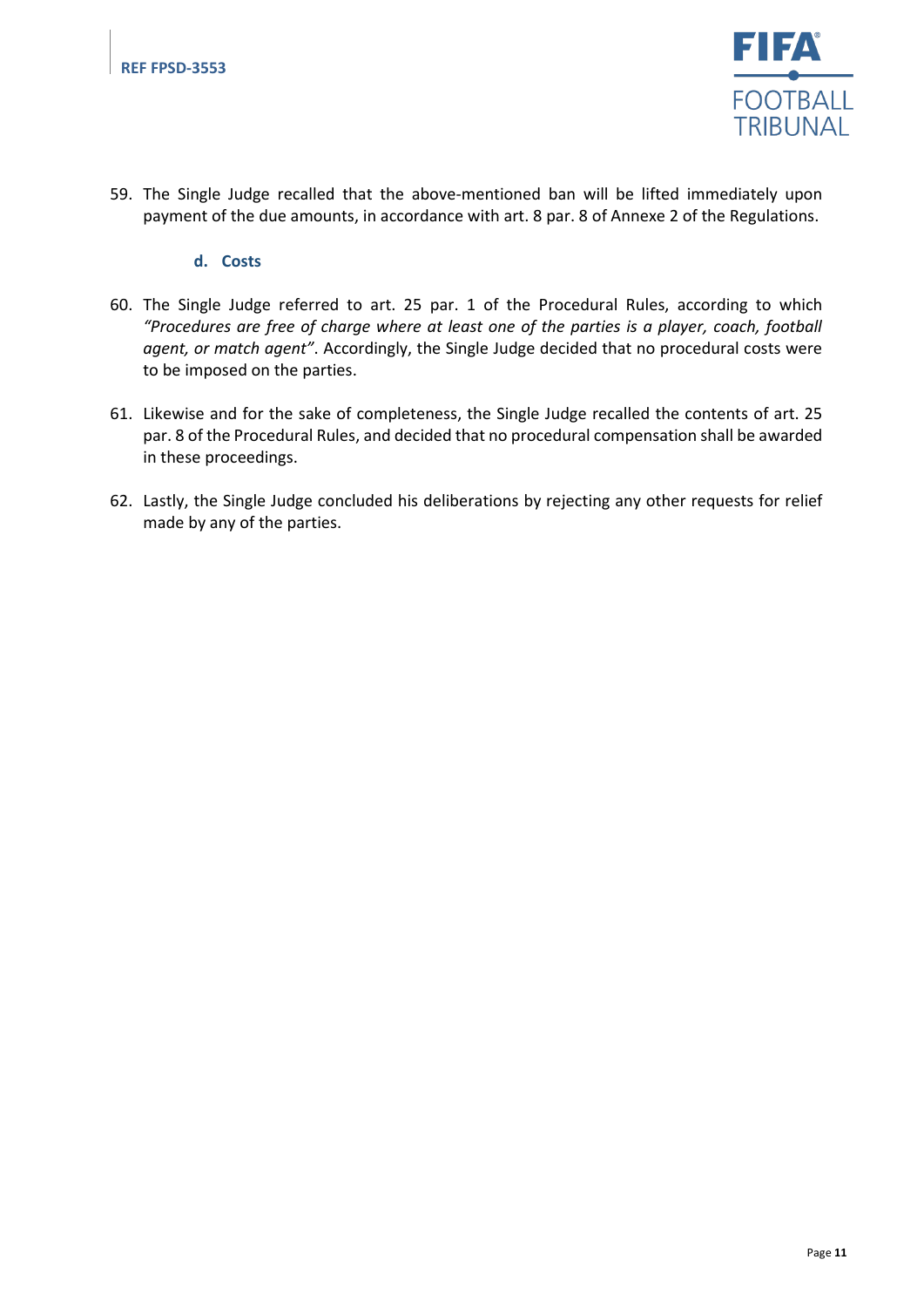

## **IV. Decision of the Players' Status Chamber**

- 1. The claim of the Claimant, Rene Hiddink, is accepted.
- 2. The Respondent, Football Association of Maldives, has to pay to the Claimant, the following amount:

- USD 187,375.00 as compensation for breach of contract without just cause plus 5% interest p.a. as from 11 January 2022 until the date of effective payment.

- 3. Any further claims of the Claimant are rejected.
- 4. Full payment (including all applicable interest) shall be made to the bank account indicated in the **enclosed** Bank Account Registration Form.
- 5. Pursuant to art. 8 of Annexe 2 of the Regulations on the Status and Transfer of Players (August 2021 edition), if full payment (including all applicable interest) is not made **within 45 days** of notification of this decision, the following **consequences** shall apply:
	- 1. The Respondent shall be imposed a restriction on receiving a percentage of development funding, up until the due amounts are paid.
- 6. The consequences **shall only be enforced at the request of the Claimant** in accordance with art. 8 par. 7 and 8 of Annexe 2 and art. 25 of the Regulations on the Status and Transfer of Players.
- 7. This decision is rendered without costs.

For the Football Tribunal:

**Emilio García Silvero** Chief Legal & Compliance Officer